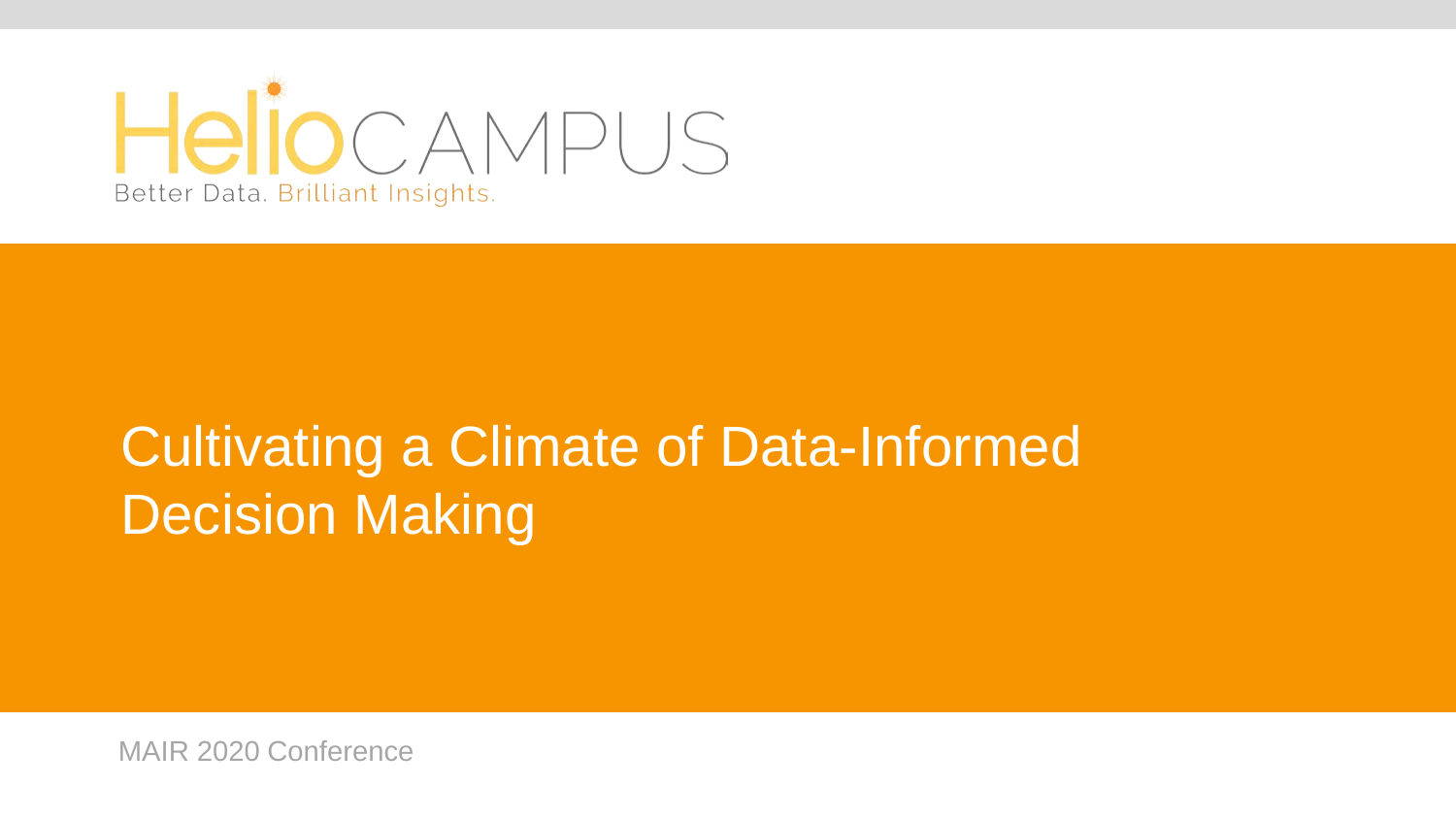## **Today's Presenters & Audience**







Megan McCay Director of Institutional Research University of Southern Mississippi Annamarie Rice Sales Director, Mississippi **HelioCampus** 

You Please add your **name** and **institution** to the chat

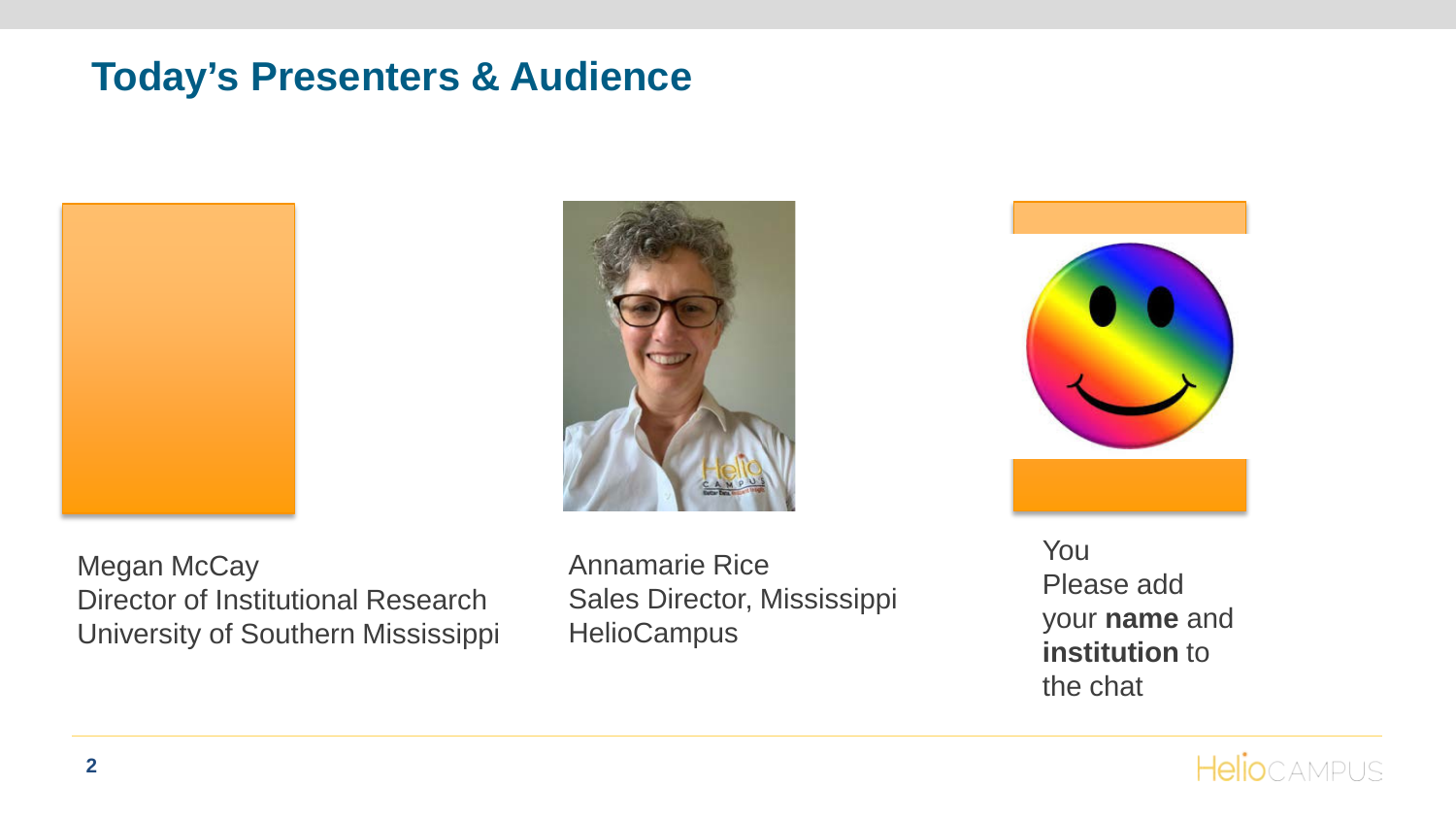#### **Agenda**

- University of Southern Mississippi Background
- HelioCampus as an Analytics Partner
- Overview of Projects
- Q&A



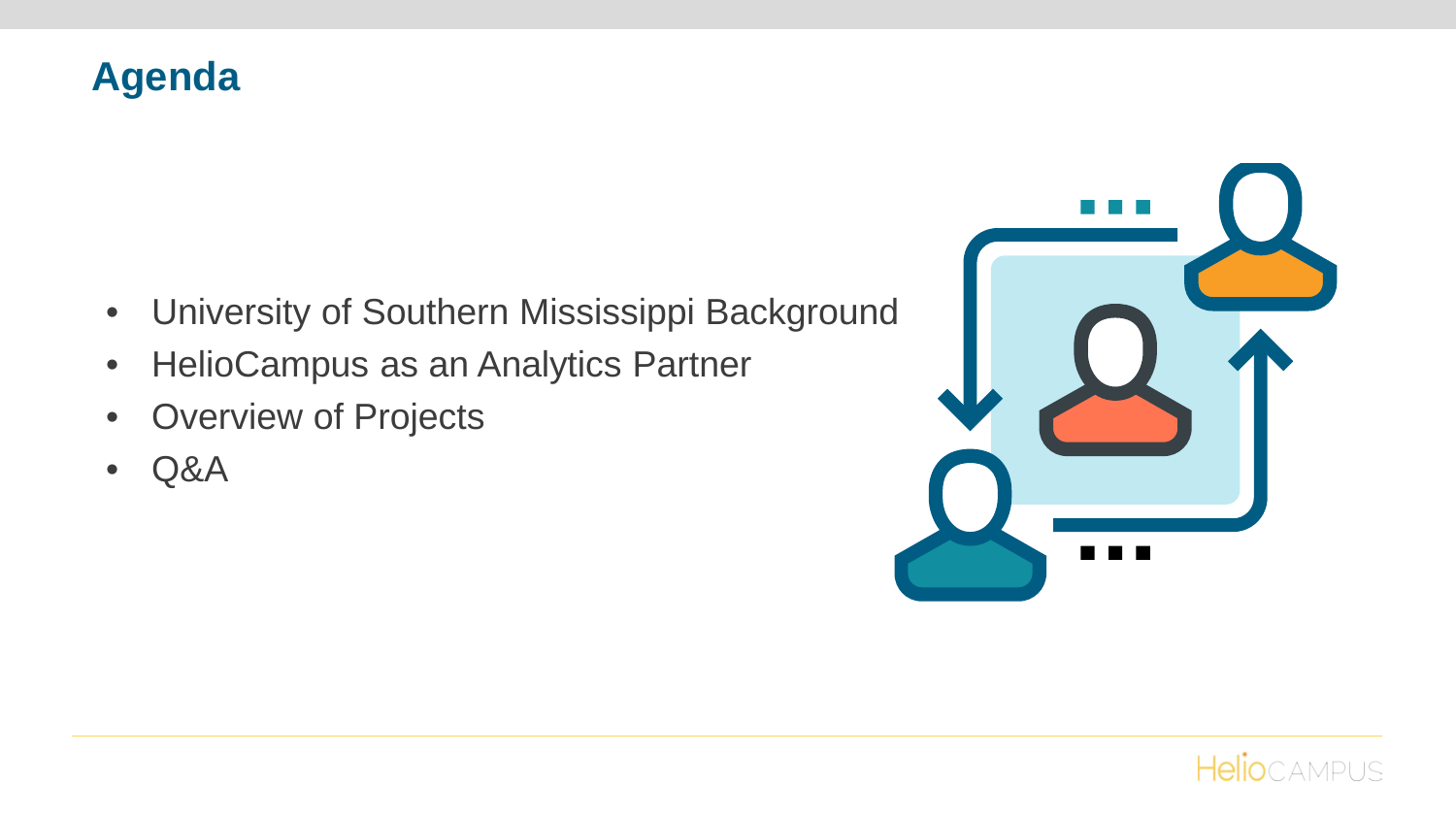## **University of Southern Mississippi (USM) Background**

- **▶ Founded in 1910, USM is a public, comprehensive** research university (R1) located near the Gulf of Mexico, about 100 miles east of New Orleans.
- Our fall 2019 enrollment included 11,594 undergraduate students and 2,539 graduate students, both online and face-to-face.
- We pride ourselves on balancing an exceptional, internationally known research profile with an emphasis on student-centered pedagogy and support, striving to be the model for public higher education.
- **>** We are one of eight public institutions of higher learning in a small state and, like many universities, face increasing budgetary challenges and a competitive environment for student recruitment



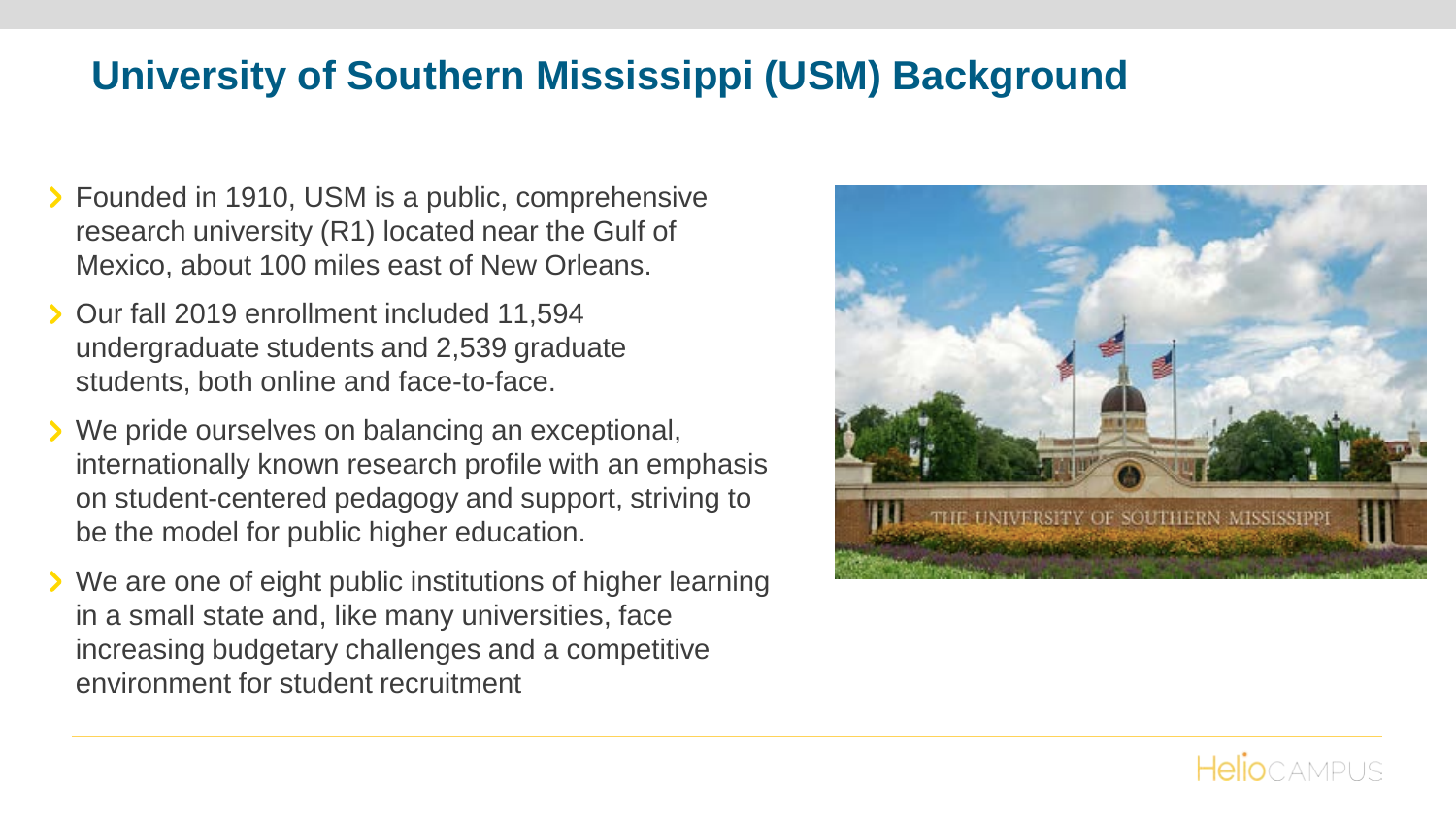### **Vision 2020: Reimaging the Future of the Academy at USM**

- What can we do within our **existing resources** to highlight our strengths, cultivate creativity, and distinguish ourselves as an institution?
- How can we better understand our challenges, identify strategic solutions, and, with foresight, innovate for a new University of Southern Mississippi?



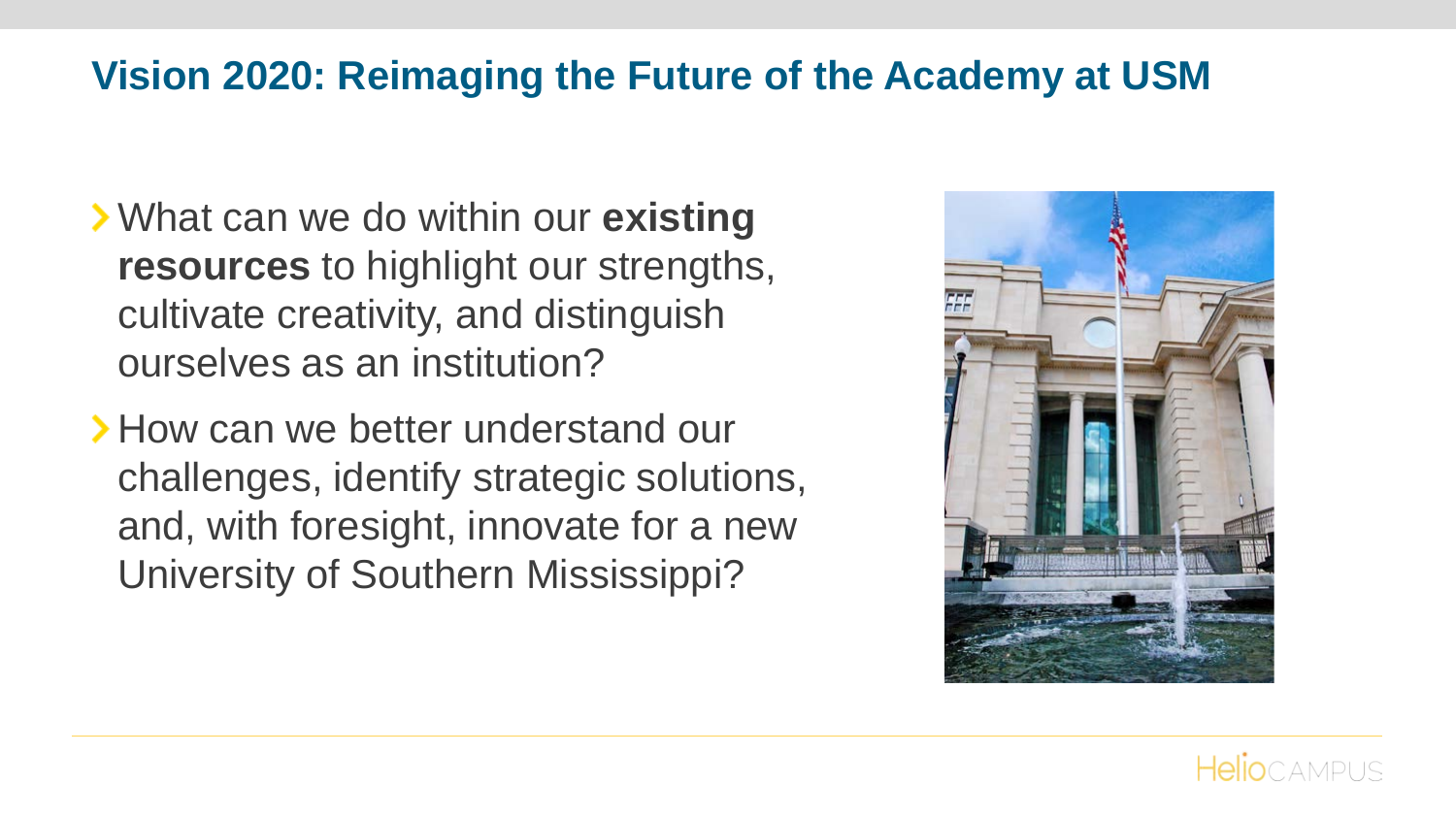### **Colleges Reorganization**

## Academic Colleges at USM 2019



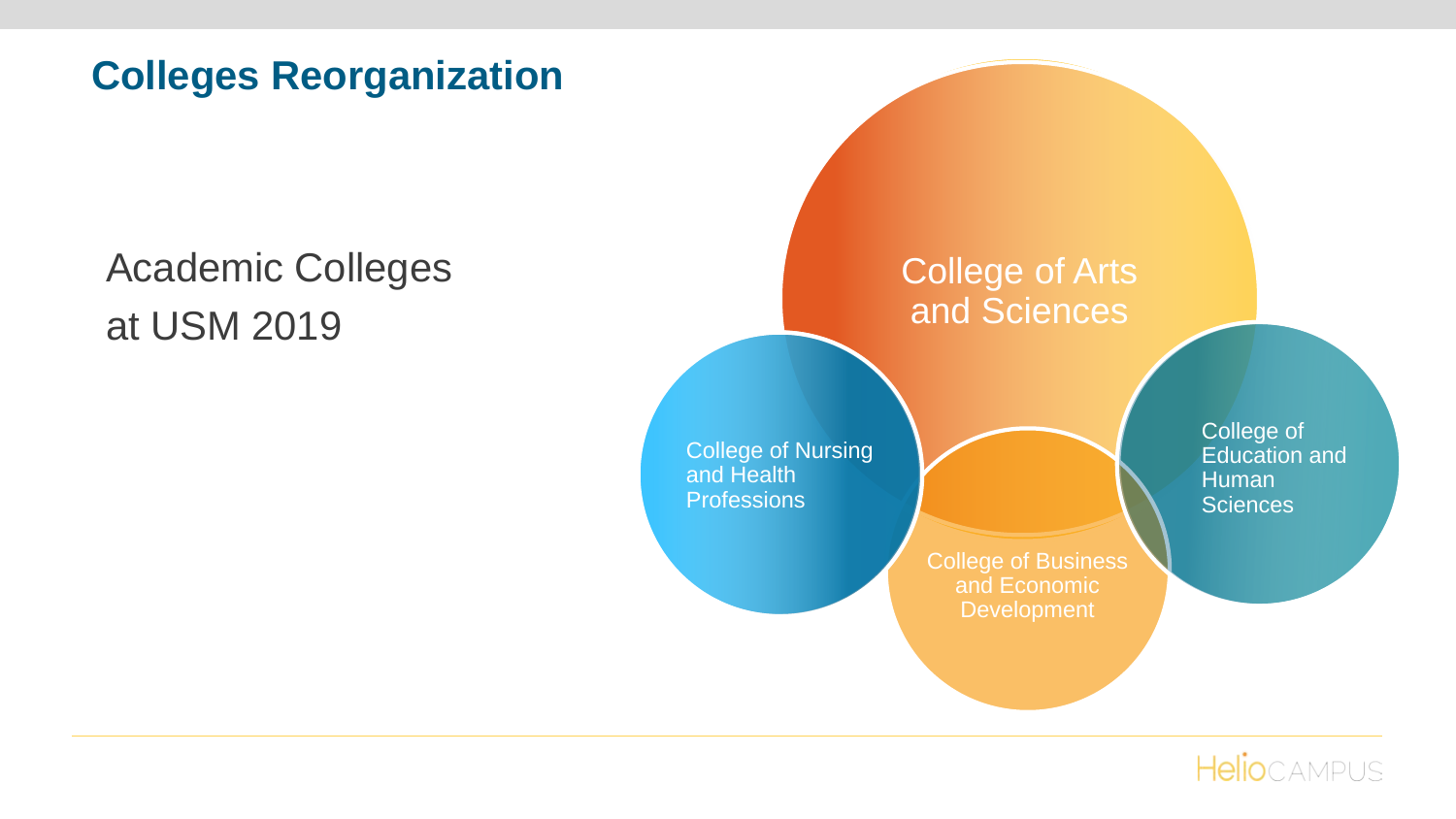### **HelioCampus Architecture + Ongoing services**

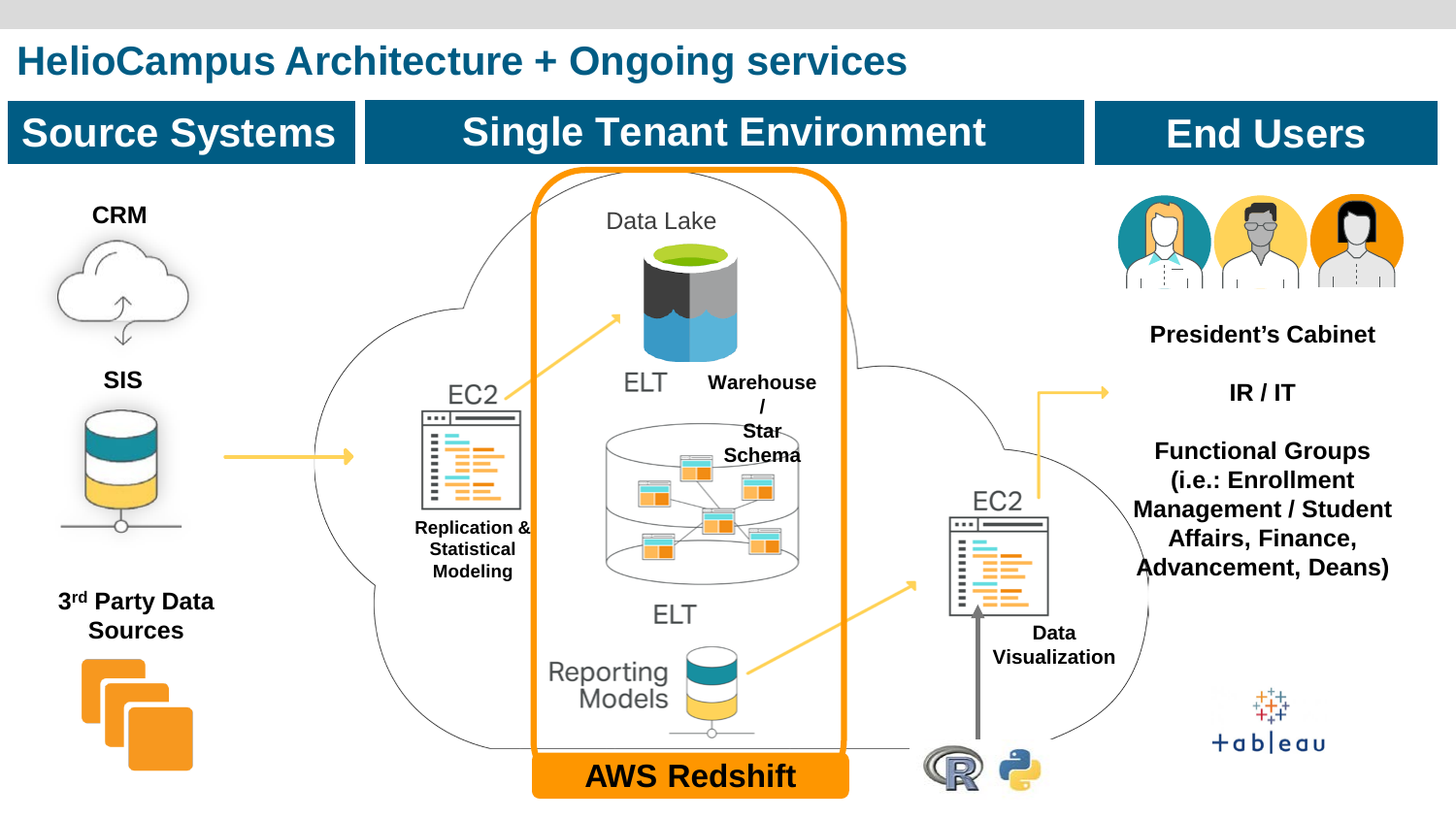#### **HelioCampus Data Models: Enable Analysis Across the Lifecycle**













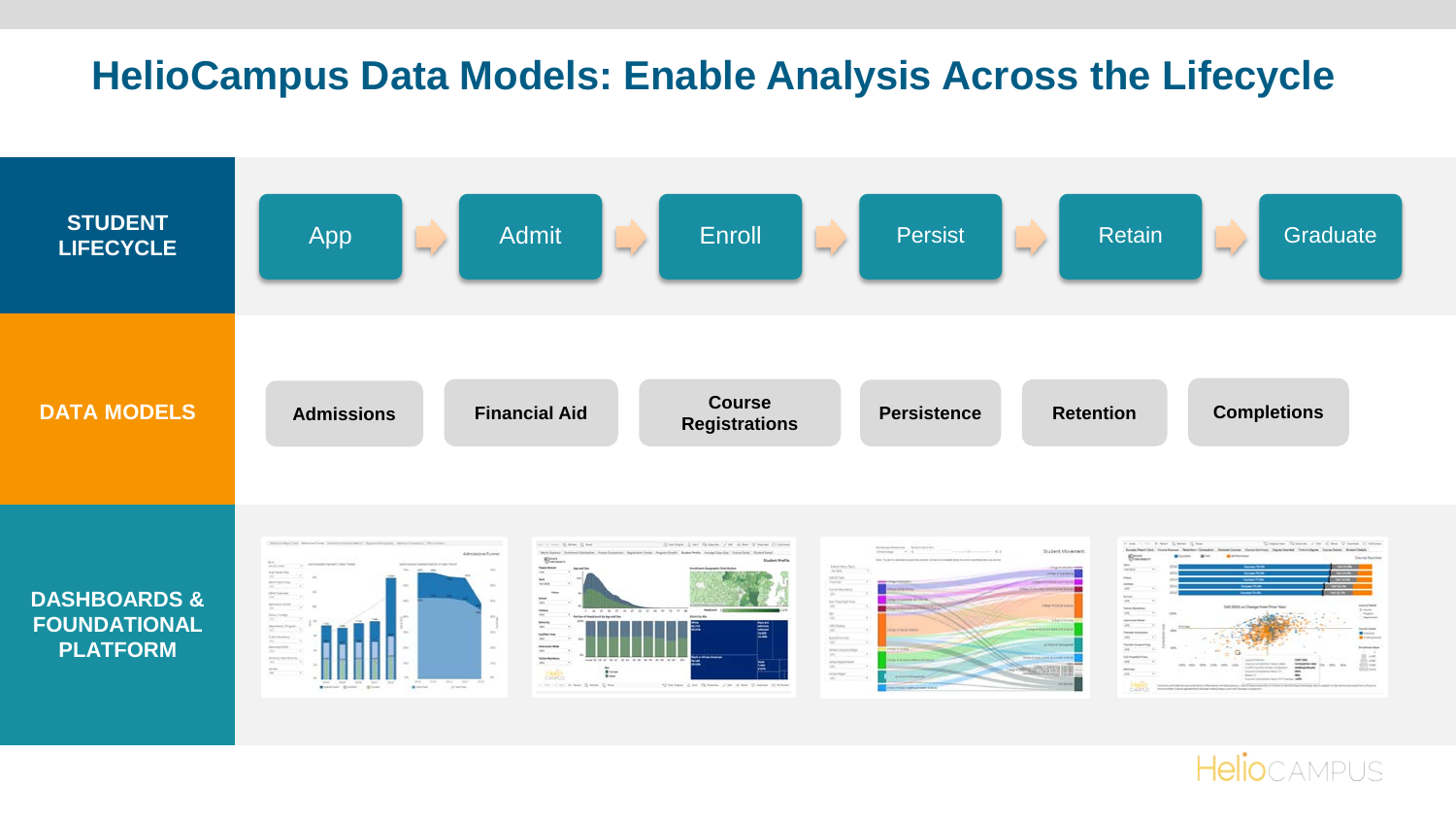#### **What are** *your* **critical questions? Please respond to poll**

How can we improve our enrollment numbers, or focus on access, or diversity?

How can we redesign our financial aid strategy to improve enrollment and retention?

Which programs are driving demand and have high completion? How are our online programs enrolling and performing?

What factors determine the likelihood of an alumni to give a first-time donation?

How are our bad debt and aging outstanding balances impacting institutional performance?

How can we better serve our student subpopulations?



CAMPUS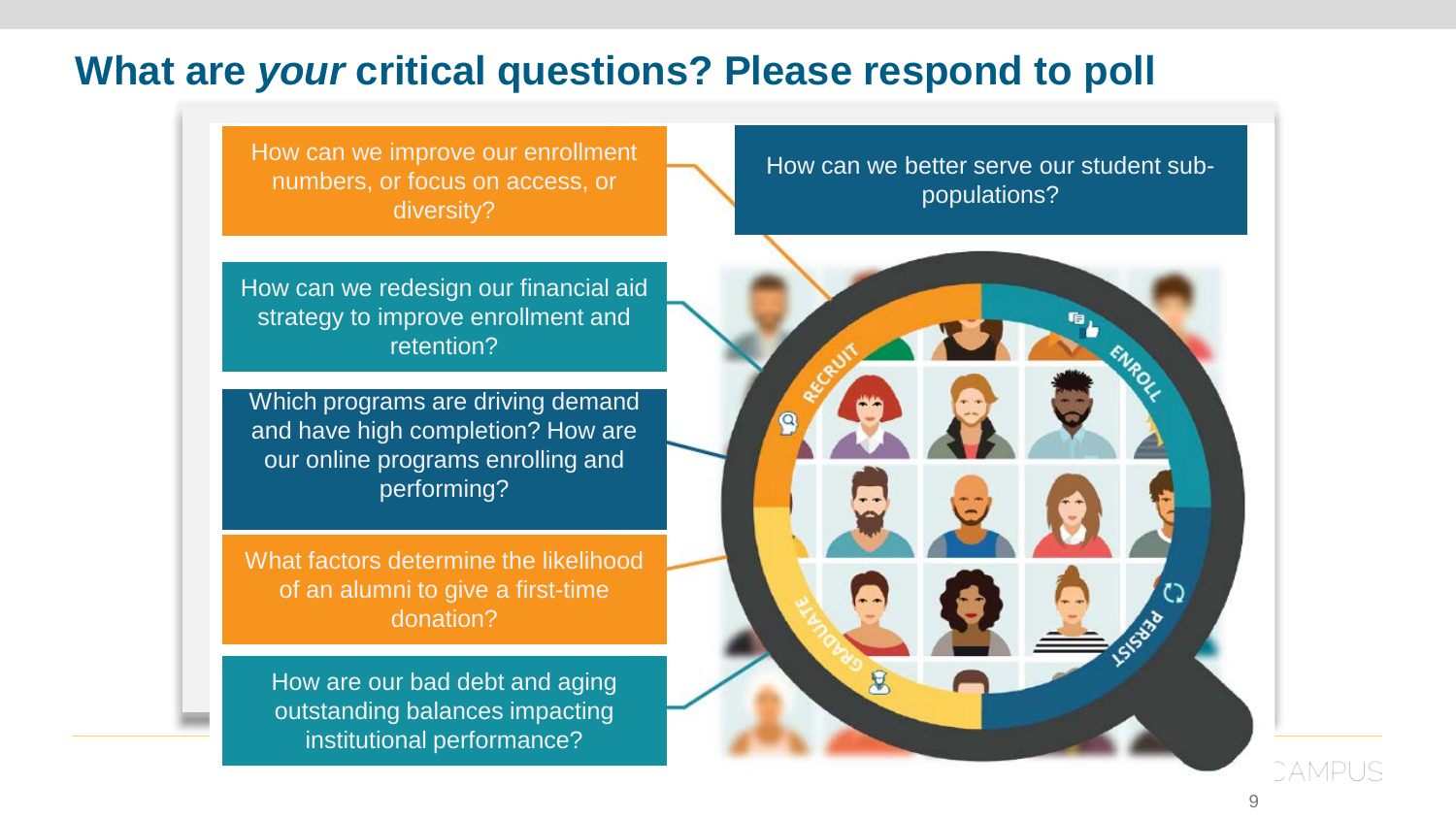## **Admissions Trends**



#### Fun Facts with Admissions **Trends**

- ❖ Can filter to the lowest level
- **❖** Applicant demography with entrance metrics
- **❖** Applicant comparison
- **❖** Previous institutions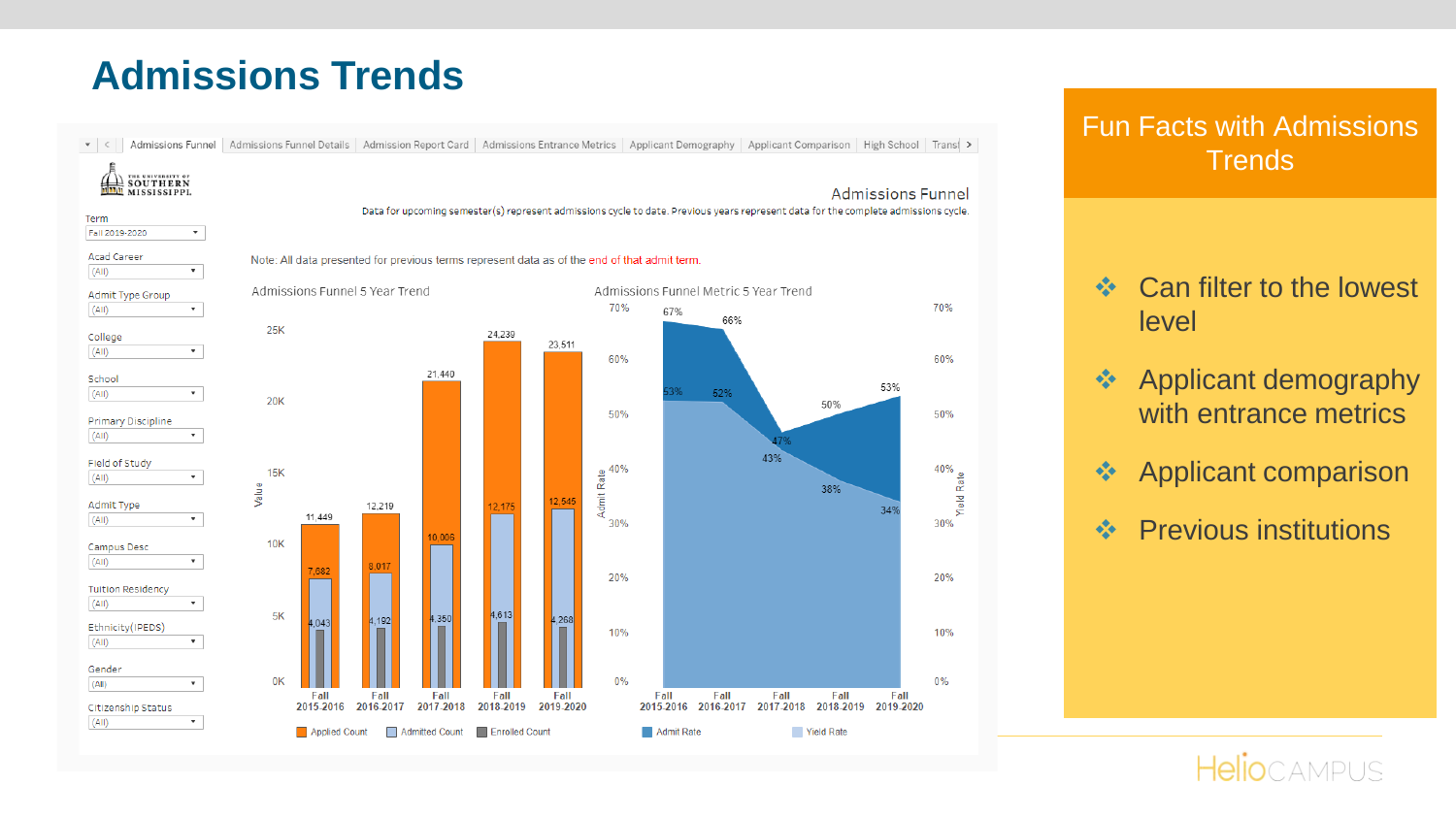## **Enrollment Trends**

Headcount 10 Year Enrollment by Acad Plan 10 Year Enrollment by Degree Course Registrations Average Class Size Low Enrollment Classes Student Map Program Growth Student





#### Acad Level (BOT)

 $(AII)$ 

Sex: All

Headcount by Student Campus (Unduplicated), Fall  $\bullet$ 2019-2020 (click to filter)



#### **Headcount and Enrollments** Note: Data presented for previous terms represent data as of the end of that term.

Majors are locked in at 10th day

Headcount, Fall 2019-2020, unduplicated (click rows to filter and show drill-down to School, Discipline, and then Student Acad Plan )

| <b>Primary Academic Group</b>   | Graduate<br>Undergraduate<br>11.570<br>2.548 |     |  |
|---------------------------------|----------------------------------------------|-----|--|
| <b>Grand Total</b>              |                                              |     |  |
| <b>Col of Arts and Sciences</b> | 5.447                                        | 968 |  |
| Col of Business & Economic Dev  | 1.854                                        | 219 |  |
| Col of Education and Human Sci  | 2.342<br>921                                 |     |  |
| Col of Nursing and Health Prof  | 1.927                                        | 370 |  |
| .                               |                                              |     |  |
| <b>School Desc</b>              | Graduate<br><b>Undergraduate</b>             |     |  |
| Center for Science & Math Edu   |                                              | 20  |  |
| So Biological, Envir, & Earth S | 941                                          | 102 |  |
| So Communication                | 476                                          | 55  |  |
| So Computing Sci & Computer En  | 493                                          | 39  |  |
| So Construction & Design<br>٠.  | 499                                          |     |  |

| <b>Primary Discipline</b>             | Undergraduate | Graduate |  |
|---------------------------------------|---------------|----------|--|
| <b>Cell and Molecular Biology</b>     | 325           | 52       |  |
| <b>Ecology and Organismal Biology</b> | 470           | 3        |  |
| <b>Geography and Geology</b>          | 54            | 28       |  |
| <b>Medical Laboratory Science</b>     | 92            | 19       |  |
| <b>Grand Total</b><br>١đ              | 941           | 102      |  |

h.



Fun Facts with Enrollment **Trends** 

- ❖ Headcount trend data
- **❖** Student demographics
- ❖ Can view data from course or student side

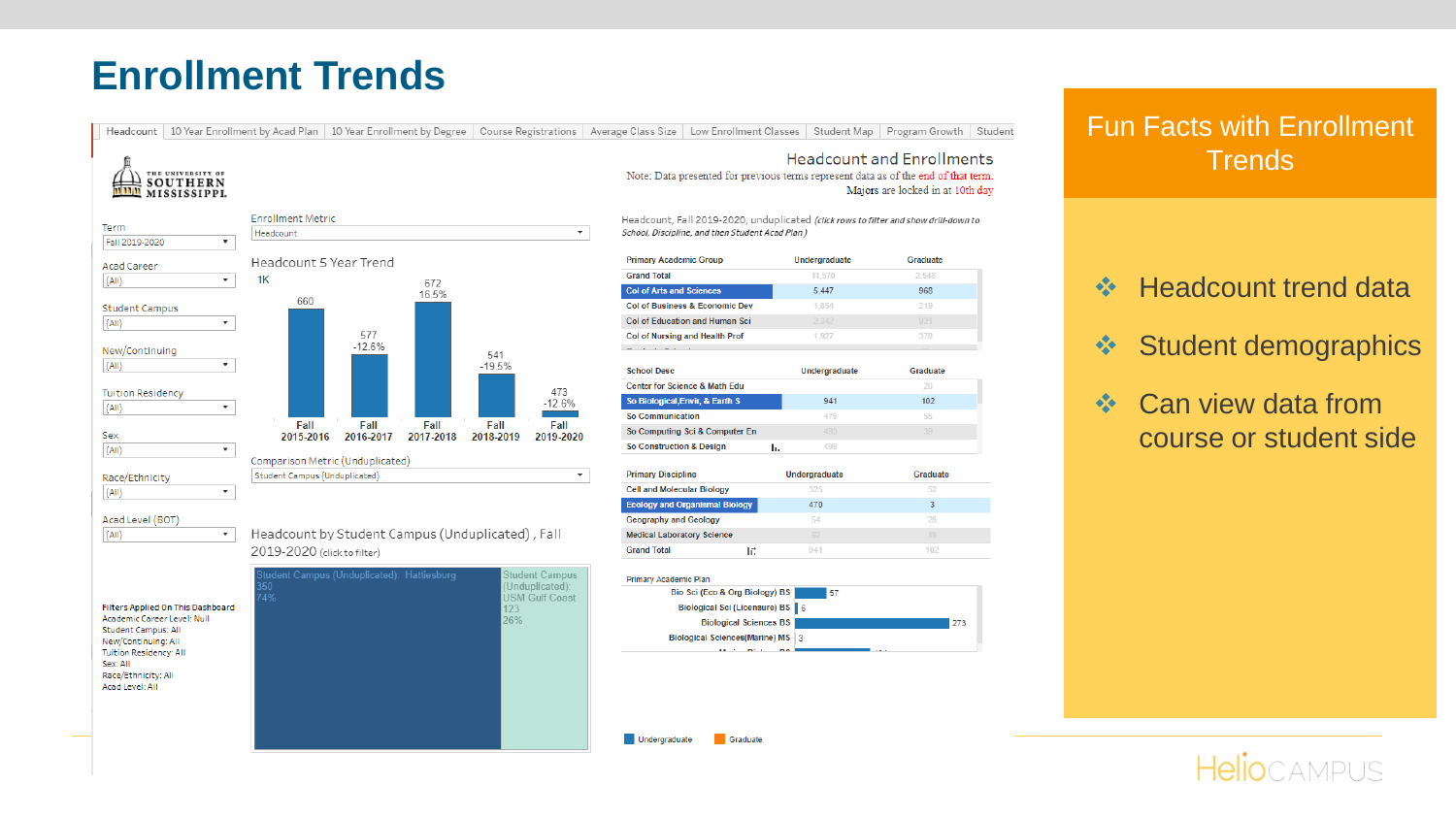## **Program Growth by Student Major**



#### Program Growth by Student Major

Note: All data presented for previous terms represent data as of the end of that term

|               | Level of Detail                 |          |                     |                    |                      |
|---------------|---------------------------------|----------|---------------------|--------------------|----------------------|
|               | <b>Student Major</b>            |          |                     |                    |                      |
| Эr            | Student Major Detail Table      |          |                     |                    |                      |
|               |                                 |          | PY Metric CY Metric | YoY Diff<br>Metric | YoY % Diff<br>Metric |
|               | <b>Grand Total</b>              | 14,519   | 14,118              | $-401$             | $-3%$                |
|               | <b>Accounting BSBA</b>          | 365      | 321                 | $-44$              | $-12%$               |
| o             | Anthropology BA                 | 33       | 38                  | 5                  | 15%                  |
|               | Architect Engnr Tech BS         | 82       | 85                  | 3                  | 4%                   |
|               | Art (Drawing and Painting)      | 25       | 26                  | $\mathbf{1}$       | 4%                   |
|               | Art (Graphic Design) BFA        | 47       | 53                  | 6                  | 13%                  |
|               | Art (Sculpture) BFA             | 9        | 11                  | $\overline{2}$     | 22%                  |
| Art BA        |                                 | 86       | 70                  | $-16$              | $-19%$               |
|               | Bio Sci (Biomedical Sci) BS     | 233      | 286                 | 53                 | 23%                  |
|               | Bio Sci (Eco & Org Biology      | 60       | 57                  | -3                 | $-5%$                |
|               | Bus Adm (Entrepreneur) B        | 154      | 152                 | $-2$               | $-1%$                |
|               | Bus Adm (General Busines        | 726      | 686                 | $-40$              | $-6%$                |
|               | Casino Management (UG)          | 1.       | $\Omega$            | $-1$               | $-100%$              |
|               | Chem (ACS Certified Chem        | 19       | 10                  | -9                 | $-47%$               |
|               | Chemistry (Biochemistry)        | 104      | 85                  | $-19$              | $-18%$               |
|               | Chid & Fam Sci (Child Dev)      | 519      | 498                 | $-21$              | $-4%$                |
|               | <b>Communication Studies BA</b> | 48       | 45                  | -3                 | $-6%$                |
|               | <b>Computer Engineering BS</b>  | 40       | 58                  | 18                 | 45%                  |
|               | <b>Computer Science BS</b>      | 174      | 160                 | $-14$              | $-8%$                |
|               | <b>Construct Engnr Tech BS</b>  | 361      | 293                 | $-68$              | $-19%$               |
|               | Construction Management         | $\bf{0}$ | 64                  | 64                 |                      |
|               | Criminal Just(JuvenileJust      | 13       | 14                  | $\mathbf{1}$       | 8%                   |
|               | Criminal Justice BA             | 305      | 293                 | $-12$              | -4%                  |
|               | Dance (Perform and Chore        | 47       | 43                  | -4                 | $-9%$                |
|               | Economics (Mathematics)         | 6        | 9                   | 3                  | 50%                  |
| 60<br>80<br>٥ | Economics (Social Science       | 16       | 19                  | 3                  | 19%                  |

#### Fun Facts with Program **Growth**

- **❖** One of most popular dashboards
- **❖** Program growth of majors
- **❖** Change filters and look by course
- ❖ Good conversation starter!

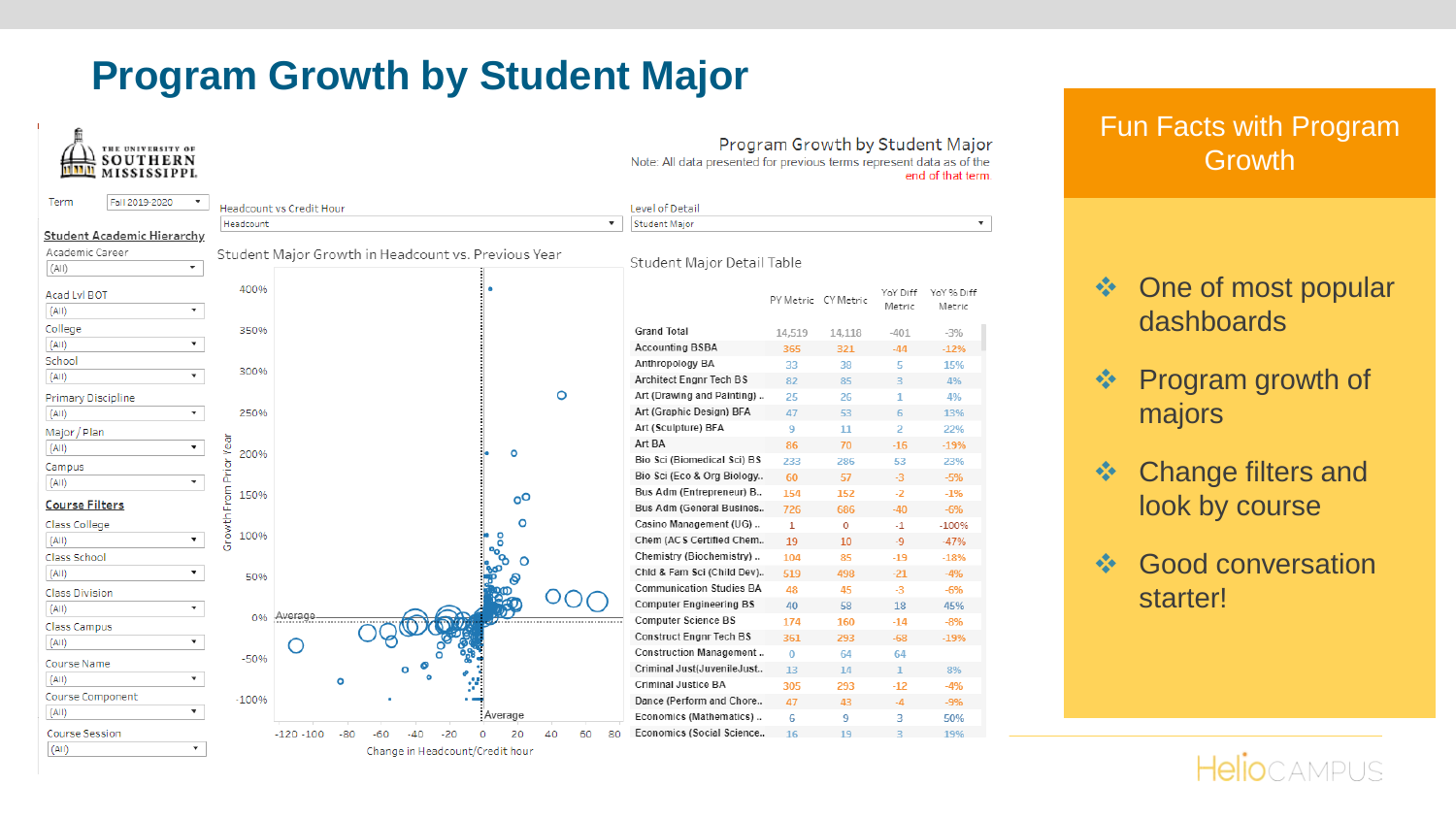## **Financial Aid Growth by Student Major**



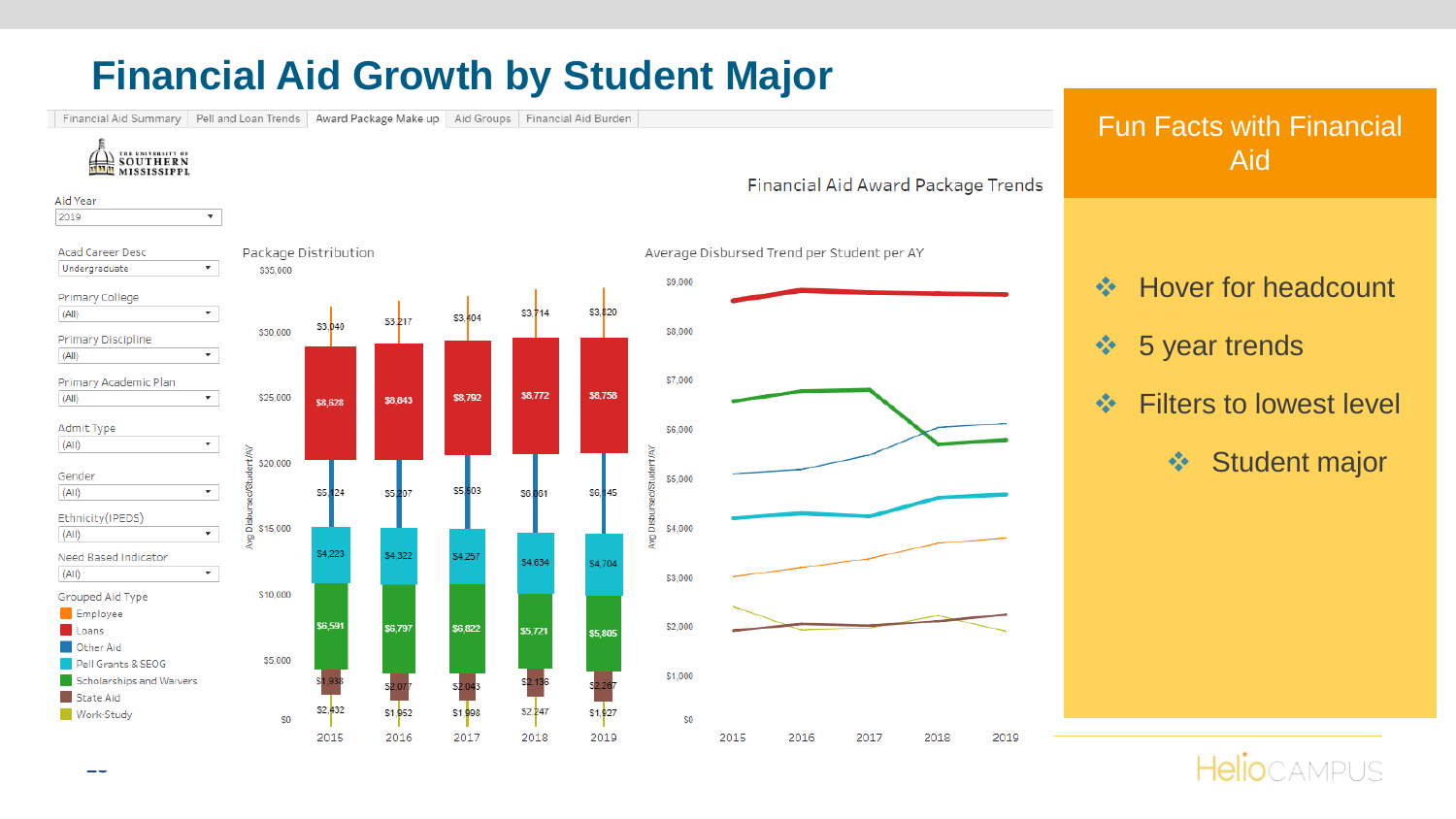## **Course Success Metrics**

Retention/Graduation Course Succes Trends Completions Course Success Selected Cohort Detail



**Retention and Graduation** Graduation and Retention Trends of First-Time, Full-Time, Degree-Seeking Freshman



#### Fun Facts with Course Success Metrics

#### **❖ Retention Comparison**

- ❖ Gender
- **❖** Ethnicity
- **❖ Pell**
- ❖ ACT
- **❖** First Generation
- Student Major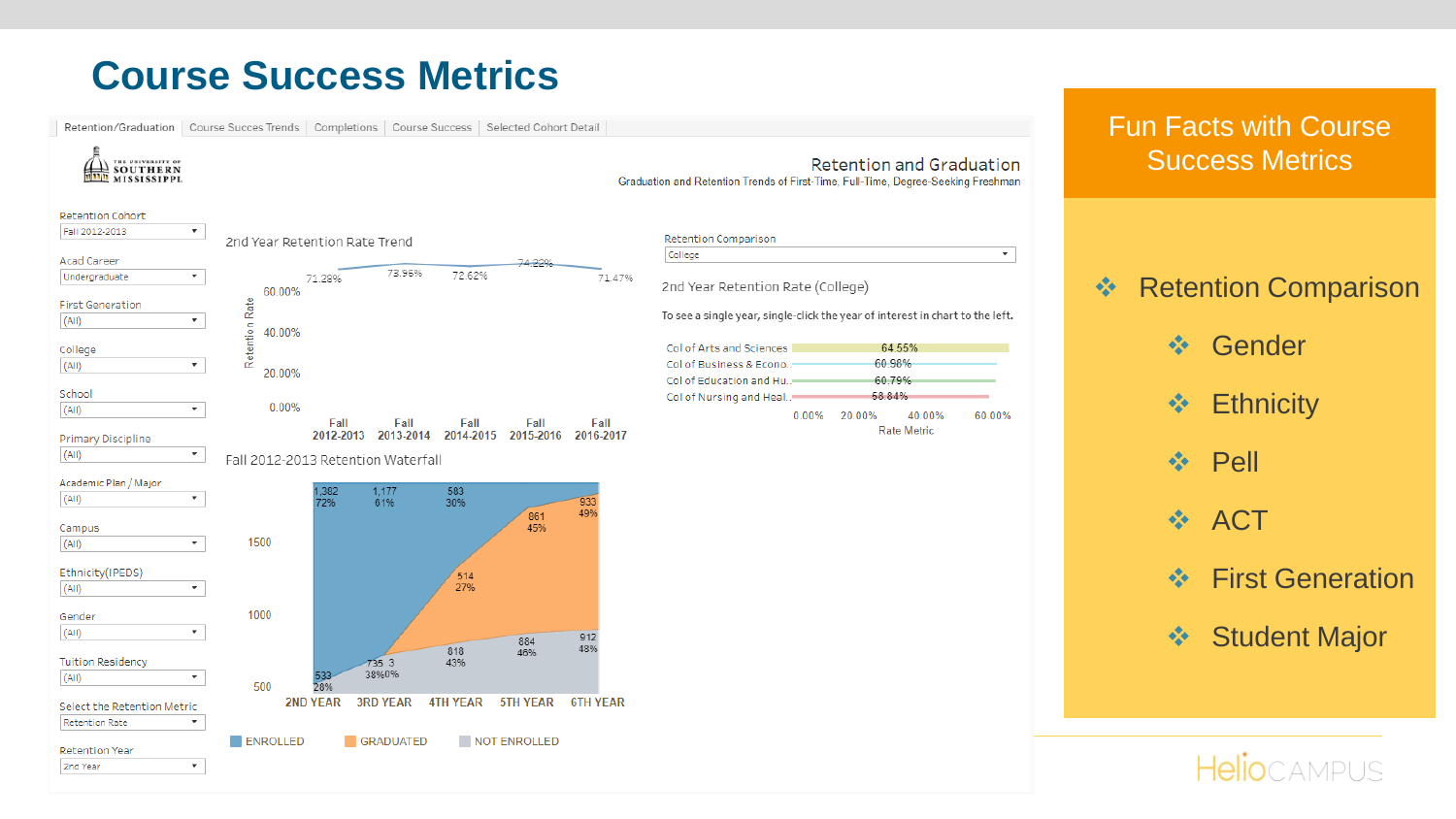## **Course Success Metrics**

Retention/Graduation | Course Succes Trends | Completions | Course Success | Selected Cohort Detail



#### Fun Facts with Course Success Metrics

 $\neg$  1 000

4.6%

п

W

High

Performers

On The

Rise

40% 50%

- ❖ Success rate of each course for 3-year trend
- ❖ Analysis of institutional data requests- and this was one of the top requests DFW, and SAT scores
- ❖ You can do this too!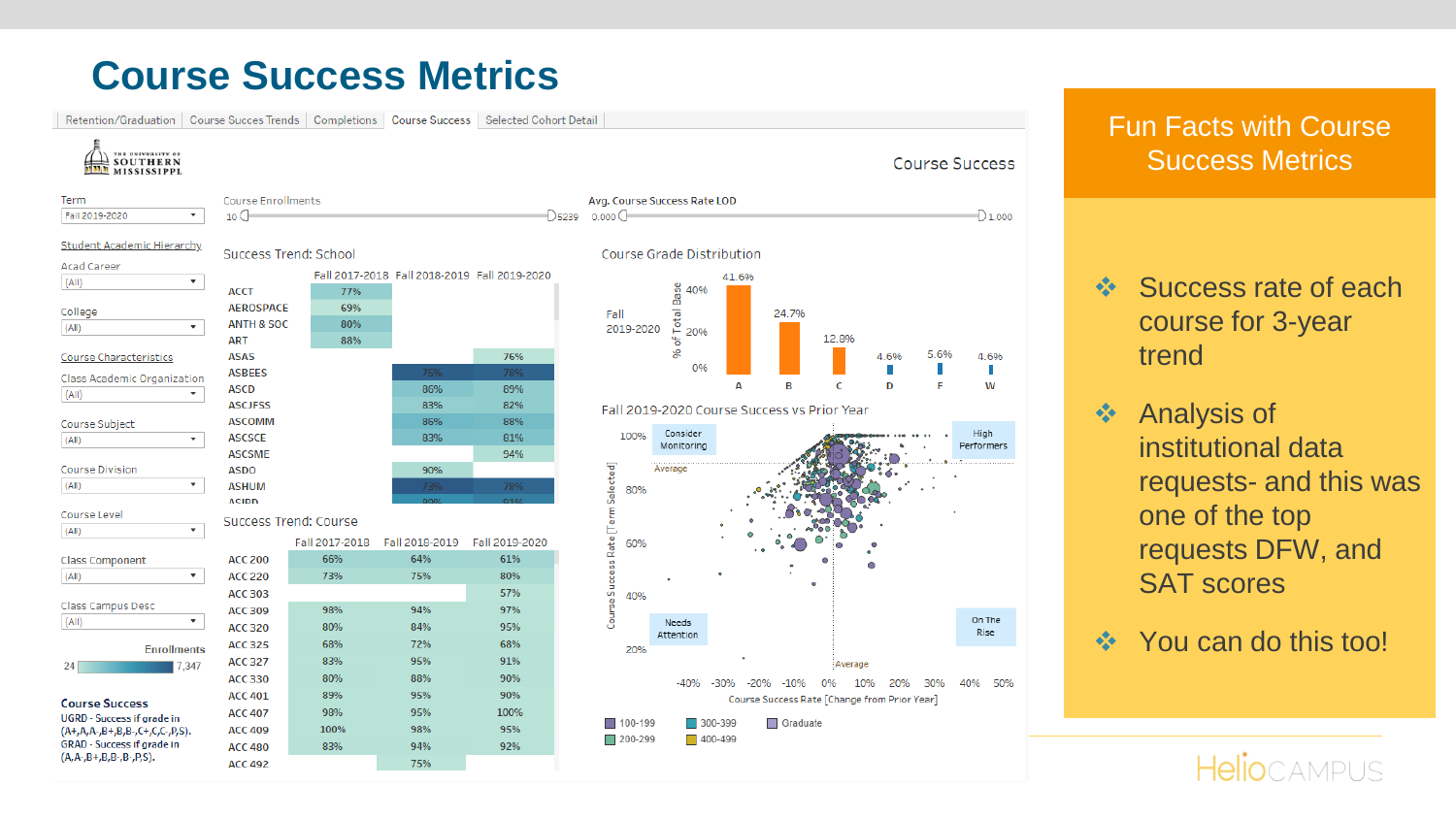

#### **First-Time Full-Time Freshman 1-Year Retention Rates by Fall GPA Bin**

❖ You can see a clear relationship between GPA and Retention: in general, the higher the Fall GPA, the more likely a student is to be enrolled at USM the next fall.

What's Important

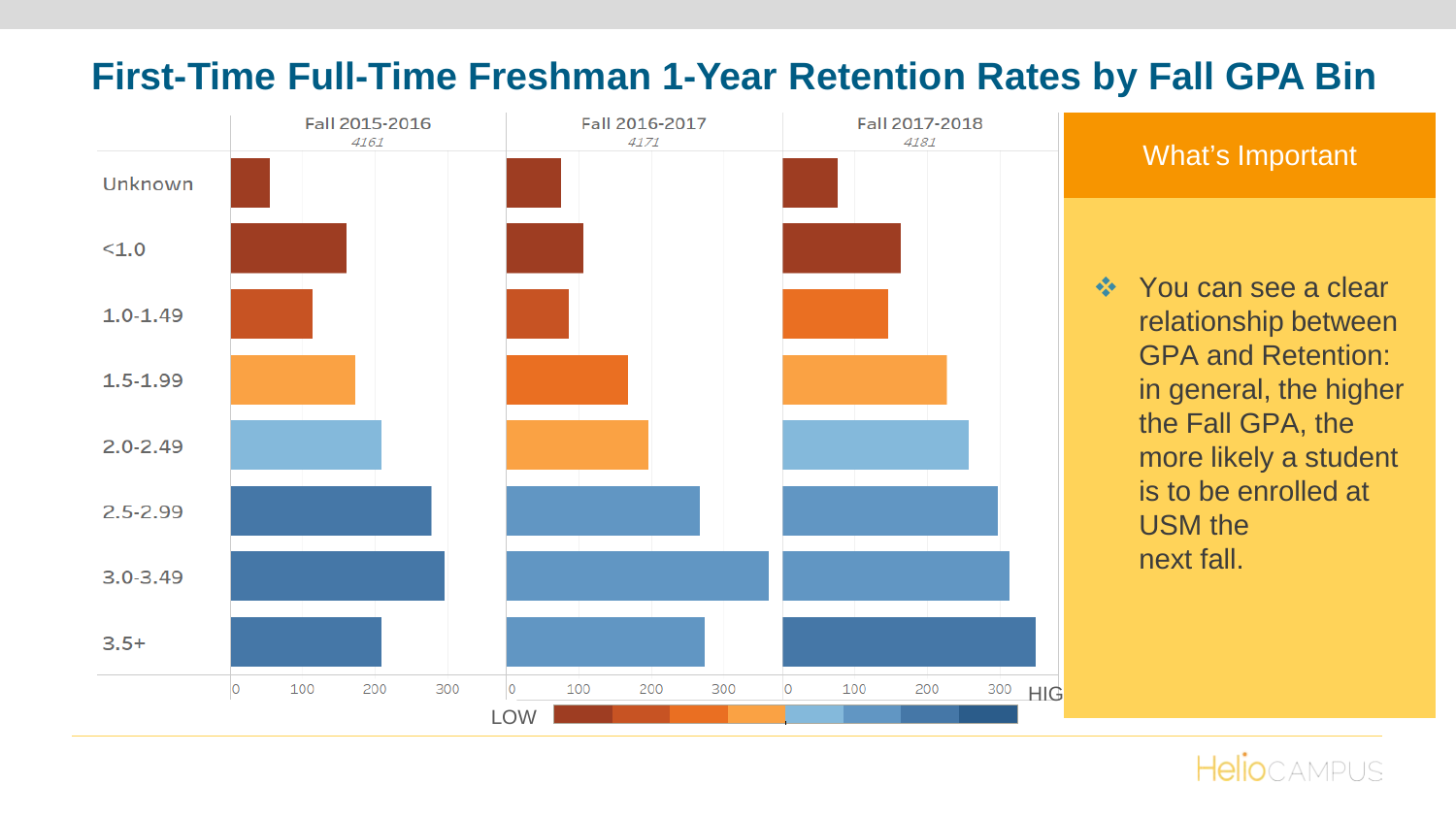### **Institutional Aid Disbursement**



#### Fun Facts with Institutional Aid

- ❖ Provost was interested in scholarship optimization
- **❖** How much aid did they get in a particular year and was that related to retention?
- **\*** AH-Ha!!!!
- ❖ Use data to drive policy change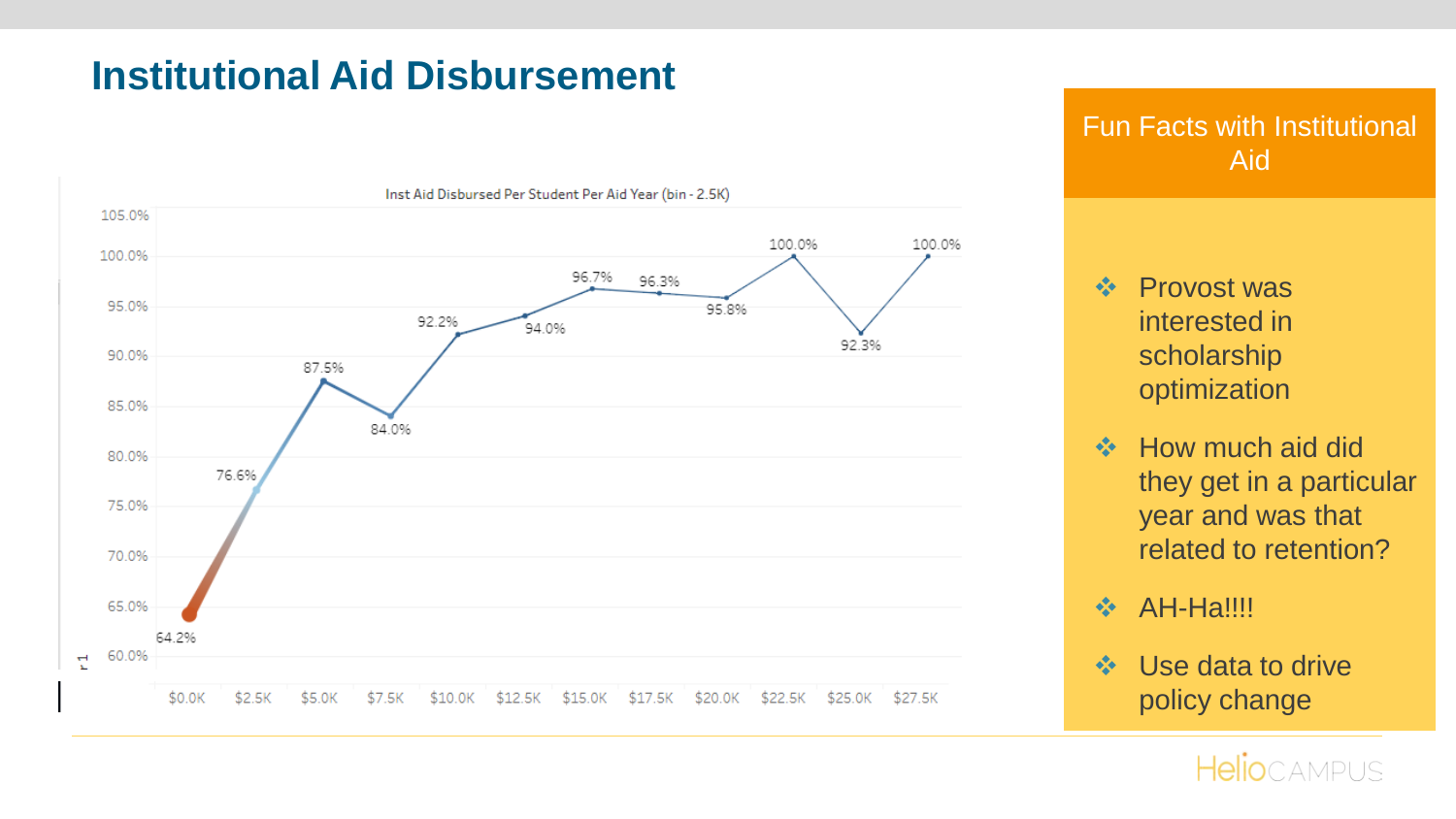#### **What's Next**







Program **Costing** 

**Resource Reallocation**  External Data **Sources**